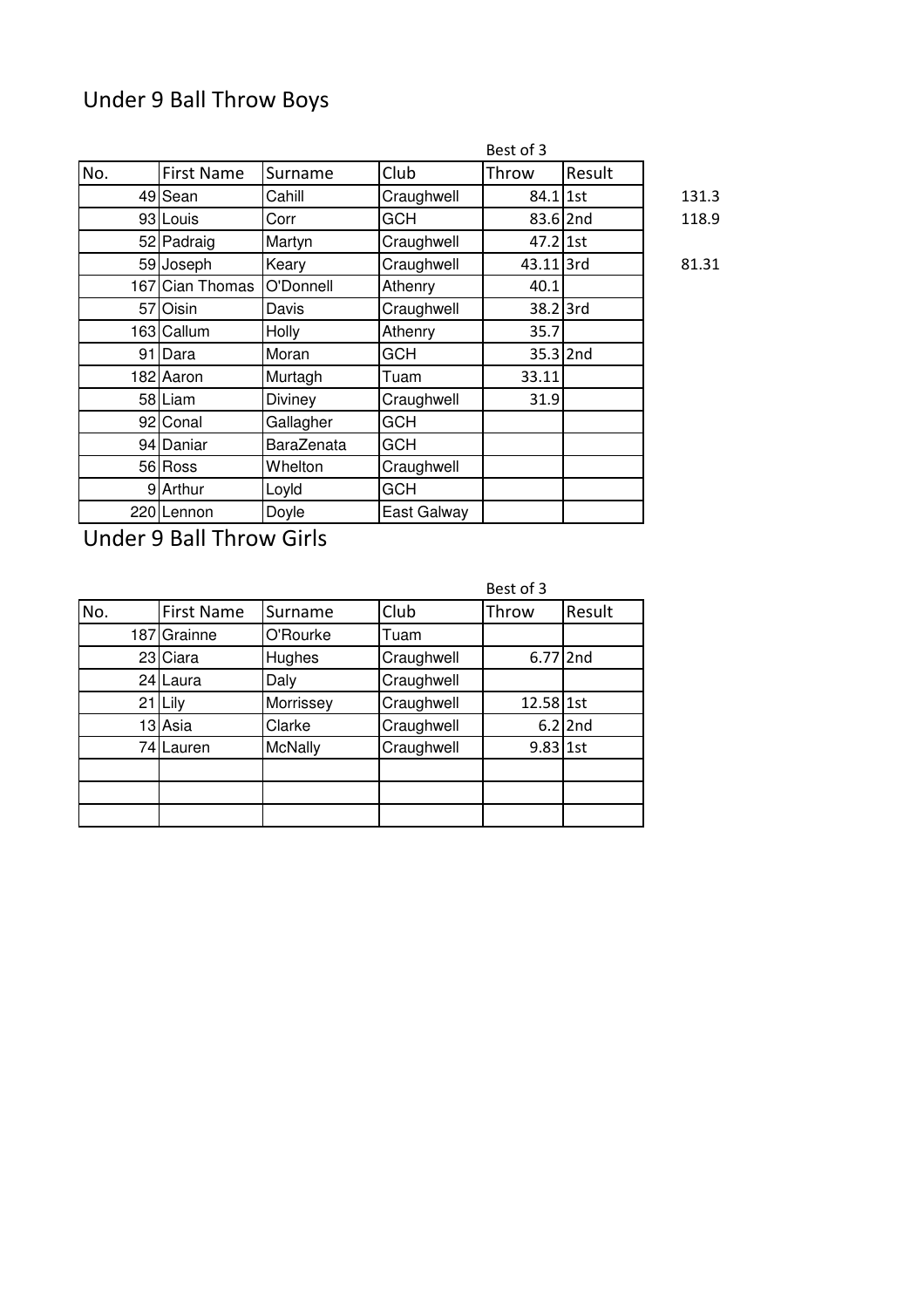### Under 10 Ball Throw Girls

|     |             |          |            | Best of 3   |        |
|-----|-------------|----------|------------|-------------|--------|
| No. | First Name  | Surname  | Club       | Throw       | Result |
|     | 27 Eva      | Kelly    | Craughwell | 16.88 1st   |        |
|     | 29 Leannagh | Gilligan | Craughwell | $16.61$ 1st |        |
|     | 135 Megan   | Earls    | Athenry    | 14.78 3rd   |        |
|     | 118 Gemma   | Higgins  | <b>GCH</b> | 14.64       |        |
|     | 32 Byrna    | Milton   | Craughwell | 13.62 2nd   |        |
|     | 134 Ava     | Earls    | Athenry    | 12.51 3rd   |        |
|     | 34 Roisin   | Phillips | Craughwell | $9.38$ 2nd  |        |
|     |             |          |            |             |        |
|     |             |          |            |             |        |

# Under 10 Ball Throw Boys

|     |                   |                  |            | Best of 3   |        |
|-----|-------------------|------------------|------------|-------------|--------|
| No. | <b>First Name</b> | Surname          | Club       | Throw       | Result |
|     | 154 Shea          | Hennessy         | Athenry    | $106.1$ 1st |        |
|     | 159 Harry         | Power            | Athenry    |             | 56 2nd |
|     | 160 Eoin          | <b>McGuiness</b> | Athenry    | $71.1$  2nd |        |
|     | 169 Conor         | Gordan           | Athenry    | 43.1        |        |
|     | 68 Jack           | Walsh            | Craughwell |             |        |
|     | 185 Diarmuid      | O'Rourke         | Tuam       |             |        |
|     | 79 Garvin         | Surlis           | Craughwell |             |        |
|     | 175 Darragh       | Conaghan         | Loughrea   | 60.9        |        |
|     | 238 Sean          | <b>Byrne</b>     | Athenry    | $71.9$ 1st  |        |